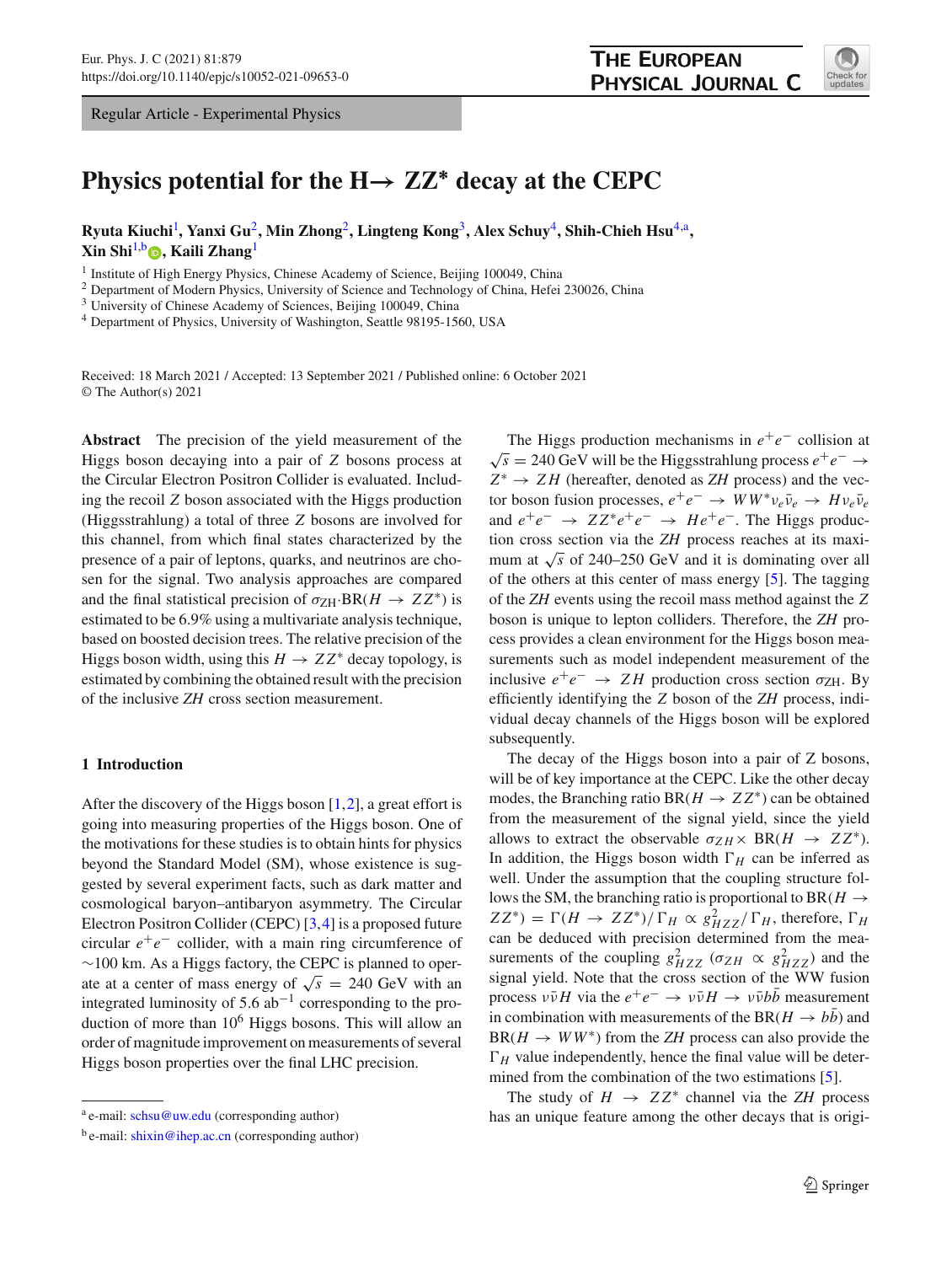

<span id="page-1-0"></span>**Fig. 1** Example Feynman diagram of the signal process which is characterized by the presence of a pair of muons, jets and neutrinos. In this example, the initial *Z* boson recoiling against the Higgs boson is decaying into muons. Final states with all of cyclic permutation of the decay products from three *Z* bosons are considered throughout this analysis

nated from its event topology where two on-shell *Z* bosons and one off-shell *Z* boson are involved. Considering that *Z* bosons can decay to any fermion anti-fermion pair except a top quark pair, the topology diverges into lots of final states. The  $H \to ZZ^* \to 4l$  decay is the so-called "golden channel" of the Higgs boson study at the LHC, as it has the cleanest signature of all the possible Higgs boson decay modes [\[6](#page-8-5),[7\]](#page-8-6). However, the statistics of this leptonic channel at the CEPC may not allow to study the properties with required precision. Conversely, fully hadronic channel can provide enough statistics, but difficulties in identifying and matching jets with proper *Z* bosons, as well as efficient separation from the SM backgrounds have to be overcome. Between these two extremes, the decay channels having a pair of leptons, two jets and two neutrinos are most promising candidates for studying  $H \to ZZ^*$  properties, owing to its clear signature and larger branching fraction than the leptonic channel. Therefore, this final state has been chosen as the signal for the evaluation of the  $H \to ZZ^*$  properties. Among charged leptons, muons have advantage on discrimination of isolated candidates from those produced via semi-leptonic decays of heavy flavor jets. Therefore, the final states including a pair of muons are finally selected as the signal process:  $Z \rightarrow \mu^+\mu^-, H \rightarrow ZZ^* \rightarrow \nu\bar{\nu}q\bar{q}$  (Fig. [1\)](#page-1-0) and its cyclic permutations,  $Z \to \nu \bar{\nu}$ ,  $H \to ZZ^* \to q \bar{q} \mu^+ \mu^-$  and  $Z \to q \bar{q}$ ,  $H \to ZZ^* \to \mu^+ \mu^- \nu \bar{\nu}$ , where the *q* represents all quark flavors except for the top quark.

In this article, we report on the estimation of relative precision of the yield measurement for the  $H \rightarrow ZZ^*$  decay at the CEPC using the signal processes characterized by the presence of a pair of muons, jets and neutrinos. In Sect. [2,](#page-1-1)

we briefly introduce the CEPC detector design and the Monte Carlo (MC) simulation scheme. The details of the event selection on generated samples is described in Sect. [3.](#page-1-2) The statistical procedure and results of the estimated precision of the signal yield is presented in Sect. [4](#page-4-0) followed by a brief discussion in Sect. [5.](#page-7-0) Finally, conclusions are summarized in Sect. [6.](#page-7-1)

# <span id="page-1-1"></span>**2 Detector design and simulation samples**

The CEPC will hosts two interaction points (IP) on the main ring, where the detector at each IP records collision data under different center of mass energies varying from  $\sqrt{s}$  = 91.2 GeV as a Z factory to  $\sqrt{s}$  = 240 GeV as a Higgs factory. To fulfill the physics goals, a baseline concept of the detector is developed based on the International Large Detector (ILD) concept [\[8](#page-8-7)] with further optimizations for the CEPC environment. From the most inner sub-detector component, the detector concept is composed of a silicon vertex detector, a silicon inner tracker consisting of micro strip detectors, a Time Projection Chamber (TPC), a silicon external tracker, ultra-fine segmented calorimeters, an Electromagnetic CALorimeter (ECAL) and an Hadronic CALorimeter (HCAL), a 3T superconducting solenoid, and a muon detector  $[4]$  $[4]$ .

The CEPC simulation software package implements the baseline concept detector geometry. Events for the SM processes are generated by the Whizard [\[9](#page-8-8)] including the Higgs boson signal, where the detector configuration and response is handled by the GEANT4-based simulation framework, MokkaPlus [\[10](#page-8-9)]. Modules for digitization of the signals at each sub detector creates the hit information. Particle reconstruction has been taken place with the Arbor algorithm, which builds the reconstructed particles using calorimeter and track information [\[11\]](#page-8-10). A set of MC samples at  $\sqrt{s}$  = 240 GeV has been generated with this scheme where the Higgs boson signal also contain the *W W*/*Z Z* fusion processes. All of the SM background samples, which can be classified according to number of fermions in their final states, two-fermion processes ( $e^+e^- \rightarrow f f$ ) and four-fermion processes ( $e^+e^- \rightarrow f\bar{f}f\bar{f}$ ), are produced as well. More details about the samples and their classification can be found in Ref. [\[12\]](#page-8-11).

## <span id="page-1-2"></span>**3 Event selection**

Event selection is performed in several stages. The preselection builds higher-level objects, such as isolated muons, jets, and missing four momentum from the Particle Flow (PF) objects which are reconstructed by the ArborPFA. The isolation requirements on muons, identified by the PFs, are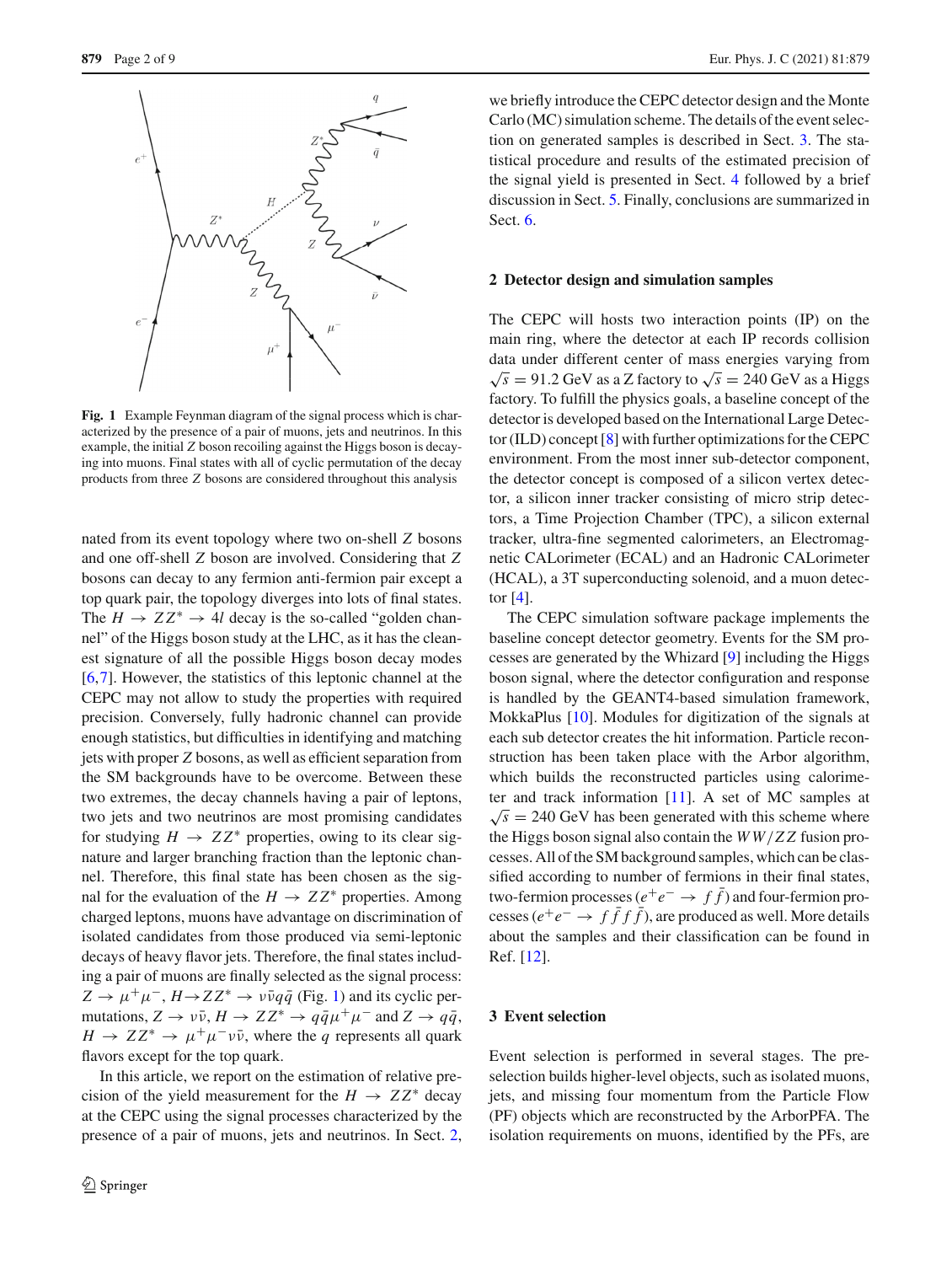imposed. For muons with energy higher than 3 GeV, tracks inside of a cone with a half-angle  $\theta$  around the candidate are examined and it is identified as an isolated muon, when a ratio of the energy of the muon candidate to summation of the energy from all of the tracks except for the candidate in a volume defined by the cone is greater than 10 with  $\cos \theta = 0.98$ . Jets are clustered from the PFs but except for isolated lepton candidates, using the  $k_t$  algorithm for the  $e^+e^-$  collision  $(ee - kt)$  with the FastJet package [\[13\]](#page-8-12). Exclusive requirement ( $N_{jet}$  = 2) on number of jets is imposed. Events are requested to have a pair of isolated muons of positive and negative charged, and two jets successfully clustered.

The events satisfying the pre-selection criteria are separated into six categories. Depending on which physics objects  $(\mu\mu/q\bar{q}/v\bar{v})$  form the tagged *Z* boson (hereafter denoted it as initial *Z* boson), the signal samples can be classified into three categories. Furthermore, distinguishing the status between having a pair of objects suppose to be decaying from the on-shell *Z* boson and from the off-shell *Z* boson where  $H \rightarrow ZZ^*$  decay is assumed, enhances the efficiency of the event selection by applying different selection criteria for each respectively. Following notation is adopted for denoting each category: μμHνν*qq* (μμH*qq*νν) category is defined to be most sensitive to signal events having reconstructed invariant mass  $M_{\mu\mu}$  of two muons in the range 80–100 GeV where two top characters in the notation represent a pair of muons decaying from the initial *Z* boson, with the reconstructed invariant mass of missing term  $M<sub>miss</sub>$  due to escaping neutrinos is larger (smaller) than dijet invariant mass  $M_{ij}$ . The mass range of the initial *Z* boson for the other categories are chosen as 75–110 GeV for the  $\nu\nu H \mu \mu q q$  and  $\nu\nu H q q \mu \mu$ categories, 75–105 GeV for the  $qqH\nu\nu\mu\mu$  and  $qqH\mu\mu\nu\nu$ categories, taking into account the reconstructed mass resolution for this analysis. The recoil mass against the initial *Z* boson is required to be in the range of 110–140 GeV. To ensure that the events are separated into categories exclusively, further requirements on recoil mass distributions of a pair of objects are applied that is described later.

On total six categories,μμHνν*qq*,μμH*qq*νν, ννHμμ*qq*, ννH*qq*μμ, *qq*Hννμμ, *qq*Hμμνν, further event selection criteria are optimized separately. Two different analysis approaches are exploited for this stage, the one where requirements are imposed on a set of kinematic variables (referred to "cut-based" analysis) and the one which uses a multivariate analysis technique, based on the boosted decision tree (BDT) implemented within scikit-learn package [\[14](#page-8-13)], in order to achieve better separation between signal and background (referred to "BDT" analysis).

For the cut-based analysis, the signal to background ratio is maximized by set of criteria. The variable list used in the cut-based analysis is as follows:

- $M_{\mu\mu}$ ,  $M_{jj}$ ,  $M_{\text{miss}}$ : invariant mass of the di-muons, di-jets and the missing mass
- $\bullet$  *M*<sub> $\mu\mu$ </sub>  $M_{jj}^{\text{recoil}}$ , *M*<sub>vis</sub>: recoil mass of the di-muons, di-jets and invariant mass of all visible particles
- $N_{\text{PFO}}$ : number of particle flow objects
- cos  $\theta_{\text{vis}}$ : polar angle of the sum of all visible particles
- $\Delta \phi_{ZZ}$ : angle between a *Z* boson reconstructed from the two muons and that reconstructed from the two jets
- d0, z0: transverse and z impact parameter of the muon
- btag<sub>1</sub>, btag<sub>2</sub>: b-likeness for each jet.

The reconstructed masses  $M_{\mu\mu}$ ,  $M_{jj}$  and  $M_{\text{miss}}$  are required to fall into the mass window around the *Z* (*Z*∗) boson. Number of PFO N<sub>PFO</sub> in the event is required to be larger than a threshold value, which is decided by the condition whether jets are originated from an on-shell *Z* boson or not, as well as suppression of background contributions where the jets are reconstructed from any objects other than quark seeds. Cut on the polar angle  $\cos \theta_{\text{vis}}$  is applied to further reject background components, such as two-fermion processes which tend to be back-to-back along the beam axis. The angle between the di-muons and di-jets systems  $\Delta \phi_{ZZ}$  is used to reduce background components as well. In order to suppress muons originating from in-flight decays of  $\tau$ -leptons, each muon track is additionally requested to have tighter impact parameters d0, z0 for the  $\nu\nu$ H $qq\mu\mu$  and  $qqH\nu\nu\mu\mu$  categories. Jets containing *b*-hadrons are identified via the LCFIPlus package [\[15\]](#page-8-14) with a 80% efficiency working point. In order to reduce the  $Z \rightarrow \mu^+\mu^-, H \rightarrow bb$  background components, the events having two *b*-tagged jets are rejected for the  $\mu\mu$ Hqqvv and *qq*Hμμνν categories.

Kinematic properties of two on-shell *Z* bosons has significant overlap at  $\sqrt{s}$  = 240 GeV. As a result, a signal process and its *conjugate* process that is the signal process by exchanging decay objects from on-shell *Z* bosons, e.g.  $Z \rightarrow \mu^+\mu^-, H \rightarrow (Z \rightarrow q\bar{q}, Z^* \rightarrow \nu\bar{\nu})$  and  $Z \rightarrow q\bar{q}$ ,  $H \rightarrow (Z \rightarrow \mu^+ \mu^-, Z^* \rightarrow \nu \bar{\nu})$ , have considerable overlaps in the kinematical phase space. To ensure that the events are grouped into mutually exclusive categories which are optimized based on their kinematic properties, two exclusive regions in the two-dimensional phase space of recoil mass distributions of di-objects, are defined and are used to further restrict categories. For example, in the  $M_{\mu\mu}^{\text{recoil}}$  $M_{jj}^{\text{recoil}}$  phase space, a region covering majority of  $Z \rightarrow q\bar{q}$ ,  $H \to (Z \to \mu^+ \mu^-, Z^* \to \nu \bar{\nu})$  signal events is defined as

$$
M_{\mu\mu}^{\text{recoil}} - M_H > \left| M_{jj}^{\text{recoil}} - M_H \right| \quad (M_{\mu\mu}^{\text{recoil}} > M_H) < - \left| M_{jj}^{\text{recoil}} - M_H \right| \quad (M_{\mu\mu}^{\text{recoil}} < M_H)
$$

where  $M_H$  represents the Higgs boson mass of 125 GeV. A requirement, denoted by "*not-qqHZZ*", has been added to the cut sequence for the  $\mu\mu$ H $qq\nu\nu$  category where events are rejected if a set of reconstructed recoil mass  $(M<sub>\mu\mu</sub><sup>recoil</sup>$ ,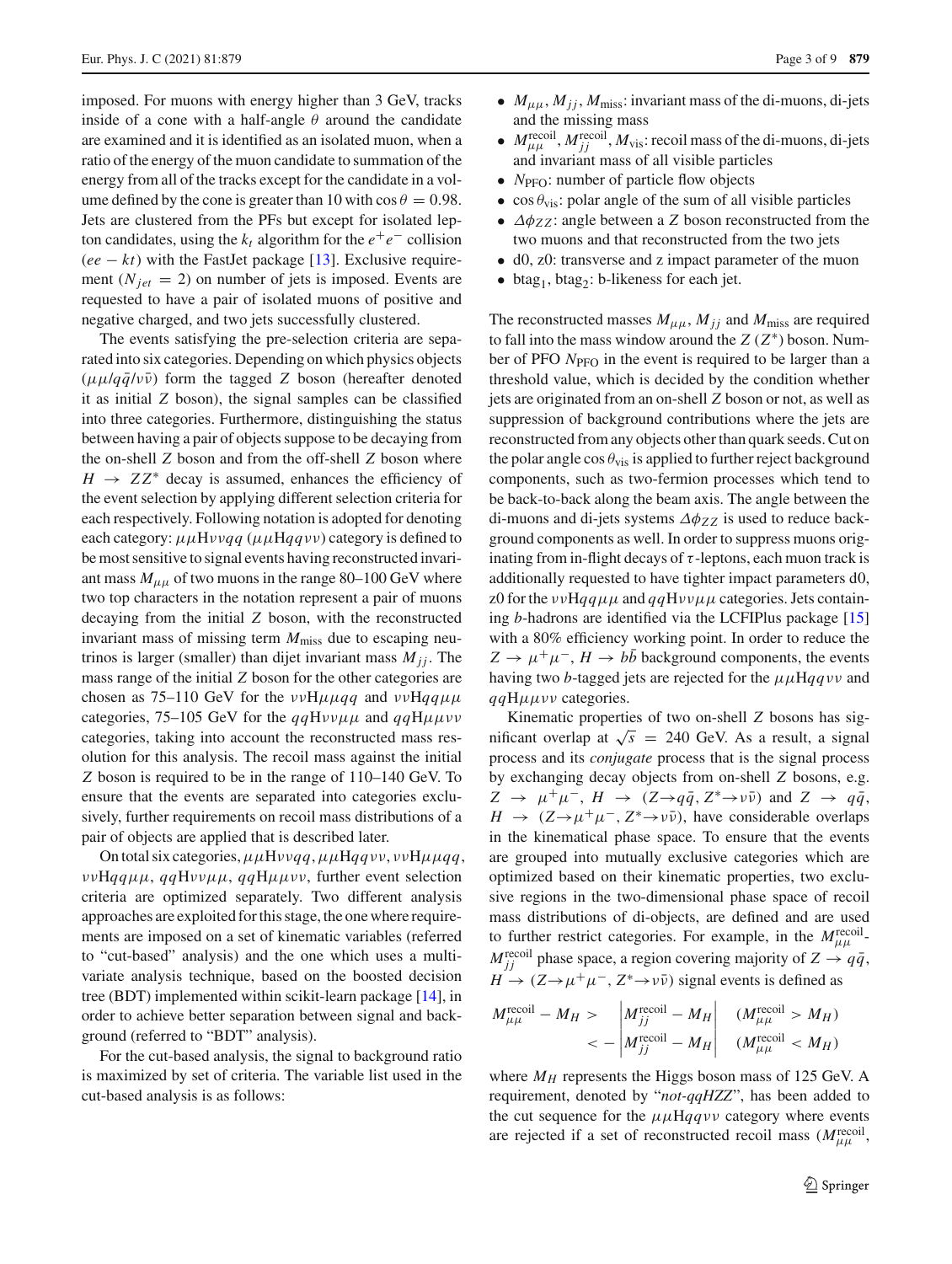Pre-selections

<span id="page-3-0"></span>

|  |  | Table 1 Overview of the requirements applied when selecting events (cut-based) |  |  |  |
|--|--|--------------------------------------------------------------------------------|--|--|--|
|--|--|--------------------------------------------------------------------------------|--|--|--|

| $N(l) = 2$ , where leptons(1) should pass the isolation criteria<br>$N(\mu^+) = 1, N(\mu^-) = 1$ with $E(\mu^{\pm}) > 3$ GeV<br>$N(jet) = 2$ |                           |                                                       |                                 |                       |                                 |                             |
|----------------------------------------------------------------------------------------------------------------------------------------------|---------------------------|-------------------------------------------------------|---------------------------------|-----------------------|---------------------------------|-----------------------------|
| Selection (cut-based)                                                                                                                        | $\mu\mu H\nu\nu q\bar{q}$ | $\mu\mu$ Hqqvv                                        | $\nu\nu H\mu\mu q\eta$          | $\nu\nu$ Hqq $\mu\mu$ | $qqH\nu\nu\mu\mu$               | $qqH\mu\mu\nu\nu$           |
| Mass order                                                                                                                                   |                           | $M_{\text{miss}} > M_{ij}$ $M_{\text{miss}} < M_{ij}$ | $M_{\mu\mu} > M_{ii}$           | $M_{\mu\mu} < M_{ij}$ | $M_{\rm miss} > M_{\mu\mu}$     | $M_{\rm miss} < M_{\mu\mu}$ |
| $M_{\mu\mu}$ (GeV)                                                                                                                           |                           | [80, 100]                                             | [60, 100]                       | [10, 60]              | [15, 55]                        | [75, 100]                   |
| $M_{ii}$ (GeV)                                                                                                                               | [15, 60]                  | [60, 105]                                             | [10, 55]                        | [60, 100]             |                                 | [75, 105]                   |
| $M_{\rm miss}$ (GeV)                                                                                                                         | [75, 105]                 | [10, 55]                                              |                                 | [75, 110]             | [70, 110]                       | [10, 50]                    |
| $M_{\mu\mu}^{\text{recoil}}$ (GeV)                                                                                                           |                           | [110, 140]                                            |                                 |                       | [175, 215]                      | [115, 155]                  |
| $M_{\text{vis}}$ (GeV)                                                                                                                       |                           | [175, 215]                                            | [110, 140]                      |                       | [115, 155]                      | [185, 215]                  |
| $M_{jj}^{\text{recoil}}$ (GeV)                                                                                                               | [185, 220]                |                                                       |                                 |                       | [110, 140]                      |                             |
| $N_{\text{PFO}}$                                                                                                                             | [20, 90]                  | [30, 100]                                             | [20, 60]                        | [30, 100]             | [40, 95]                        | [40, 95]                    |
| $\cos \theta_{\rm vis}$                                                                                                                      |                           |                                                       |                                 | < 0.95                |                                 |                             |
| $\Delta \phi_{ZZ}$ (degree)                                                                                                                  | [60, 170]                 | [60, 170]                                             | < 135                           | < 135                 |                                 | [120, 170]                  |
| $ d0 $ and $ z0 $ (mm)                                                                                                                       |                           |                                                       |                                 | < 0.015               | < 0.015                         | $\qquad \qquad -$           |
| $btag1$ and $btag2$                                                                                                                          |                           | < 0.8                                                 |                                 | -                     |                                 | ${}< 0.8$                   |
| Region masking                                                                                                                               | not-vvHZZ and not-qqHZZ   |                                                       | not- $\mu\mu HZZ$ and not-qqHZZ |                       | not-vvHZZ and not- $\mu\mu$ HZZ |                             |

 $M_{jj}^{\text{recoil}}$ ) satisfies above condition. Similarly, total two kinds of "*not*-xxHZZ" (xx:  $\mu\mu$  or  $\nu\nu$  or  $qq$ ) cuts are added in the selection for each category. Table [1](#page-3-0) summaries the selection criteria applied across all the categories considered.

The signal and background reduction efficiencies together with expected number of events running at  $\sqrt{s} = 240 \text{ GeV}$ corresponding to a total integrated luminosity of 5.6  $ab^{-1}$ after the event selection are listed in the Table [2.](#page-4-1) For the signal events, Table [2](#page-4-1) reports the number of events for the dominant and sub-dominant signal process separately, where the sub-dominant signal process in the category is always the *conjugate* process. The rest of signal processes other than the two processes are not listed in the table since their contributions are found to be very small. In general, the analysis achieves a strong background rejection, while the signal selection efficiencies of approximately 25% and higher are kept.

The major background processes left in each category are following: In the  $\mu\mu H\nu\nu qq$  category, a dominant source of background is  $Z \to \mu^+\mu^-$ ,  $H \to WW^*$ , with a W boson decays hadronically and the other W boson decays semileptonically. About 80% of the semileptonic decay is  $W \to \tau \nu$ . The decay products of the  $\tau$ -lepton (or a lepton from the semileptonic decay) are merged into jets, resulting in the contamination in the signal region.  $Z \rightarrow q\bar{q}$ ,  $H \rightarrow WW^*$ background is relevant for the ννH*qq*μμ and *qq*Hννμμ categories. The background contamination from the processes where the muons are supplied from semileptonic decays of  $\tau$  pairs, such as  $Z \to q\bar{q}$ ,  $H \to \tau^+\tau^-$  and  $e^+e^- \to ZZ \to \tau^ \tau^+\tau^-q\bar{q}$ , arises because of the low invariant mass of dimuons with wider kinematic acceptance allowed for neutrinos for these categories. They are suppressed by the impact parameter requirements on the muons while a fraction of  $Z \rightarrow q\bar{q}$ ,  $H \rightarrow WW^*(\rightarrow \mu\nu\mu\nu/\mu\nu\tau\nu)$  events passes the final selection and this process is dominant in the categories. In the  $qqH\mu\mu\nu\nu$  and  $\mu\mu Hqq\nu\nu$  categories,  $Z \rightarrow \mu^+\mu^-$ ,  $H \rightarrow WW^*/b\bar{b}$  and  $e^+e^- \rightarrow ZZ \rightarrow \mu^+\mu^-q\bar{q}$  populate the signal regions. Vetoing events with two *b*-tagged jets reduces the  $Z \rightarrow \mu^+\mu^-$ ,  $H \rightarrow b\bar{b}$  contribution by approximately a factor of two, though the process is still one of the major background sources. The decay mode of  $Z \rightarrow \mu^+\mu^-, H \rightarrow WW^*$  background in these categories is the same as in the case of  $\mu\mu H\nu\nu qq$  category. Despite the difference of kinematic quantities of di-muons and dijets, the SM four-fermion process is irreducible background to the categories due the large production cross section of *e*+*e*<sup>−</sup> → *Z Z* together with the low missing four momentum requirement.

For the BDT analysis, simpler selection criteria are applied prior to the BDT discrimination. The invariant and recoil mass of the initial *Z* boson are required to be in the region of the signal mass window. The selection requirements on the number of particle flow objects and the polar angle of the sum of all visible particles are also applied as used in the cut-based analysis.

A boosted decision tree is then trained on remaining signal and background events for each category separately. The boosting algorithm utilized in this analysis is the AdaBoost scheme [\[16](#page-8-15)]. In addition to the selection variables used in the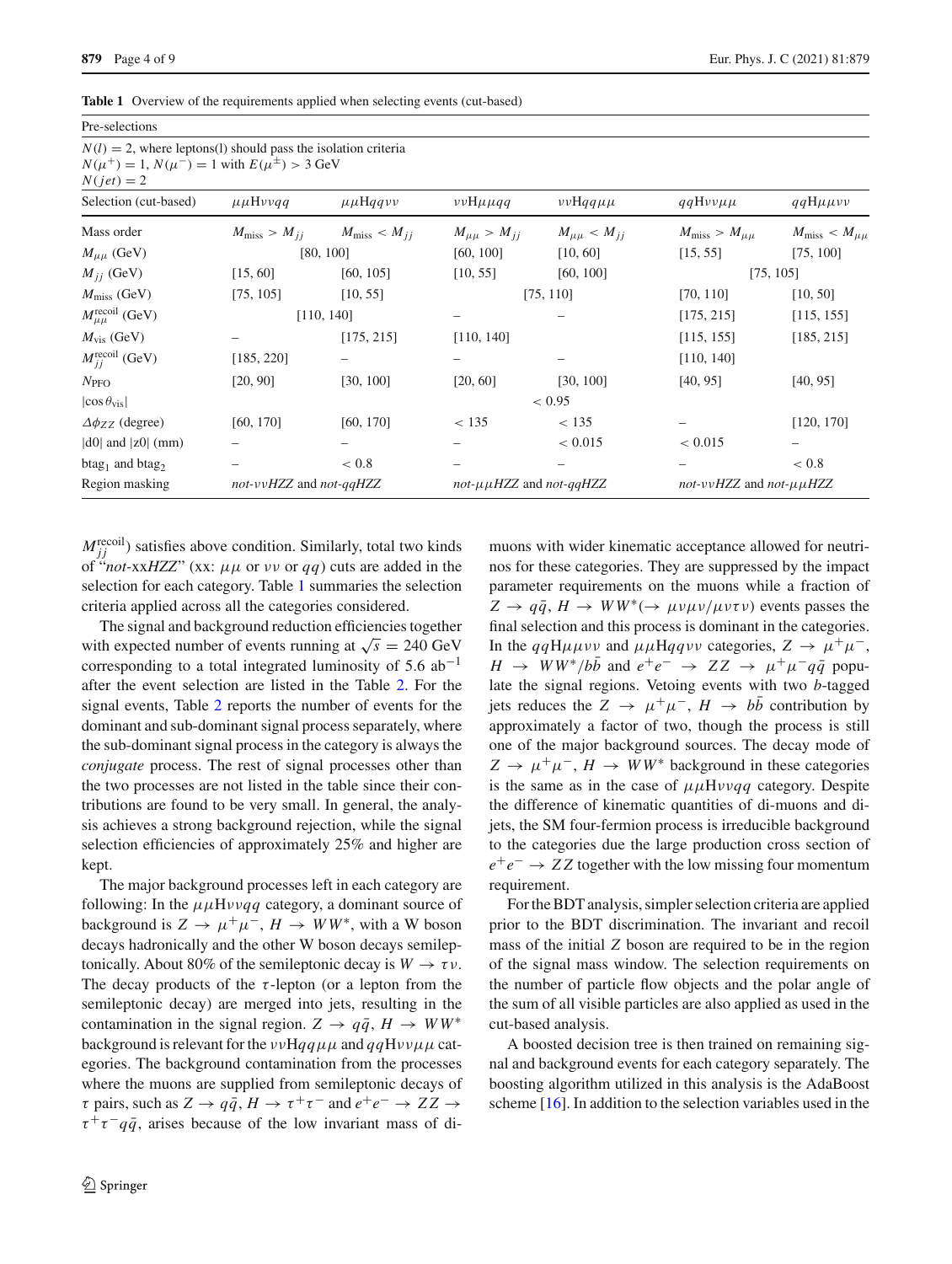<span id="page-4-1"></span>**Table 2** Summary of the selection efficiency  $\epsilon$  and the number of expected events N*e*v*t*. for each category after the final event selection in the cut-based analysis. The numbers in parentheses refer to the number of events for dominant background processes in the category

|            | (Cut-based)                                             | $\mu\mu H\nu\nu qq$   |                  | $\nu\nu H\mu\mu qq$  |                  |
|------------|---------------------------------------------------------|-----------------------|------------------|----------------------|------------------|
|            | Process                                                 | $\epsilon$ [%]        | $N_{evt.}$       | $\epsilon$ [%]       | $N_{evt.}$       |
| Signal     | "dominant"                                              | 38                    | 54               | 54                   | 75               |
|            | "sub"                                                   | 6                     | 8                | 6                    | 9                |
| Background | Higgs decays (total)                                    | $2.4 \times 10^{-3}$  | 28               | $6.3 \times 10^{-4}$ | $\overline{7}$   |
|            | $Z \rightarrow \mu^+ \mu^-$ , $H \rightarrow WW^*$      |                       | (25)             |                      | (5)              |
|            | SM four-fermion                                         | $3.7 \times 10^{-6}$  | $\overline{4}$   | $8.4 \times 10^{-6}$ | 9                |
|            | SM two-fermion                                          | $\mathbf{0}$          | $\overline{0}$   | $\overline{0}$       | $\overline{0}$   |
|            |                                                         | $\nu\nu$ Hqq $\mu\mu$ |                  | $qqH\nu\nu\mu\mu$    |                  |
|            | Process                                                 | $\epsilon$ [%]        | $N_{evt.}$       | $\epsilon$ [%]       | $N_{evt.}$       |
| Signal     | "dominant"                                              | 33                    | 47               | 23                   | 32               |
|            | "sub"                                                   | 8                     | 11               | 6                    | 8                |
| Background | Higgs decays (total)                                    | $3.5 \times 10^{-3}$  | 40               | $4.4 \times 10^{-3}$ | 50               |
|            | $Z \rightarrow q\bar{q}$ , $H \rightarrow WW^*$         |                       | (24)             |                      | (32)             |
|            | SM four-fermion                                         | $1.0 \times 10^{-5}$  | 11               | $1.8 \times 10^{-5}$ | 19               |
|            | SM two-fermion                                          | $\theta$              | $\overline{0}$   | $\theta$             | $\overline{0}$   |
|            |                                                         | $qqH\mu\mu\nu\nu$     |                  | $\mu\mu$ Hqqvv       |                  |
|            | Process                                                 | $\epsilon$ [%]        | $N_{evt.}$       | $\epsilon$ [%]       | $N_{evt.}$       |
| Signal     | "dominant"                                              | 20                    | 28               | 31                   | 44               |
|            | "sub"                                                   | $\overline{4}$        | 5                | 7                    | 10               |
| Background | Higgs decays (total)                                    | $8.2 \times 10^{-3}$  | 94               | $4.8 \times 10^{-2}$ | 546              |
|            | $Z \rightarrow \mu^+ \mu^-, H \rightarrow WW^*$         |                       | (40)             |                      | (313)            |
|            | $Z \rightarrow \mu^+ \mu^-$ , $H \rightarrow b\bar{b}$  |                       | (39)             |                      | (211)            |
|            | SM four-fermion (total)                                 | $1.2 \times 10^{-4}$  | 129              | $3.0 \times 10^{-4}$ | 326              |
|            | $e^+e^- \rightarrow ZZ \rightarrow \mu^+\mu^- q\bar{q}$ |                       | (127)            |                      | (317)            |
|            | SM two-fermion                                          | $\theta$              | $\boldsymbol{0}$ | $\boldsymbol{0}$     | $\boldsymbol{0}$ |

cut-based analysis, several variables are added to the set of input variables for the training:

- $\bullet$   $M_{\mu\mu}$ ,  $M_{jj}$ ,  $M_{\text{miss}}$ ,  $M_{\mu\mu}^{\text{recoil}}$ ,  $M_{jj}^{\text{recoil}}$ ,  $M_{\text{vis}}$
- $N_{\text{PFO}}$ , cos  $\theta_{\text{vis}}$ ,  $\Delta \phi_{ZZ}$ ,  $d\theta_{\mu 1}$ ,  $d\theta_{\mu 2}$ ,  $z\theta_{\mu 1}$ ,  $z\theta_{\mu 2}$
- $P_{\mu\mu}$ ,  $P_{jj}$ ,  $P_{vis}$ ,  $P_{t,vis}$ : magnitude of the momentum and transverse momentum
- $E_j^{lead}, E_j^{sub}, P_{t,j}^{lead}, P_{t,j}^{sub}$ : energy and transverse momentum of the leading/sub-leading jet
- btag<sub>1</sub>, btag<sub>2</sub>, ctag<sub>1</sub>, ctag<sub>2</sub>: b/c-likeness for each jet
- $y_{12}$ ,  $y_{23}$ ,  $y_{34}$ ,  $y_{45}$ : jet transition values.

The analysis exploits the increased sensitivity by combining total 28 input variables into the final BDT discriminant. Figure [2](#page-5-0) shows the obtained BDT score distributions for signal and background samples. For the final separation of signal and background events, the cut value on the BDT score is chosen so as to maximize a significance measure  $S/\sqrt{S+B}$ , where for a chosen cut, *S* (*B*) is the number of signal (background) events above this cut. The signal selection efficiency of the analysis with this cut value ranges from 21 to 67% which are slightly higher than that from the cutbased analysis, except the  $qqH\nu\nu\mu\mu$  category while a comparable ( $\nu \nu H \mu \mu qq$  category) or better significance measure is obtained. The cut value on the BDT score with the final signal selection efficiency as well as the other selection criteria are summarized in Table [3.](#page-5-1)

# <span id="page-4-0"></span>**4 Result**

An unbinned maximum likelihood fit is performed to extract the signal yield for each of six categories. The obtained signal and background distributions of recoil mass spectrum  $M_Z^{recoil}$  against the initial *Z* boson in the range 110–140 GeV, are added to make up a pseudo-experimental result, while the likelihood template is constructed from sum of the Probability Density Function (PDF) describing the distributions of  $M_Z^{recoil}$  for the signal and the background individually. The normalized distribution of  $M_Z^{recoil}$  for signal events in a cat-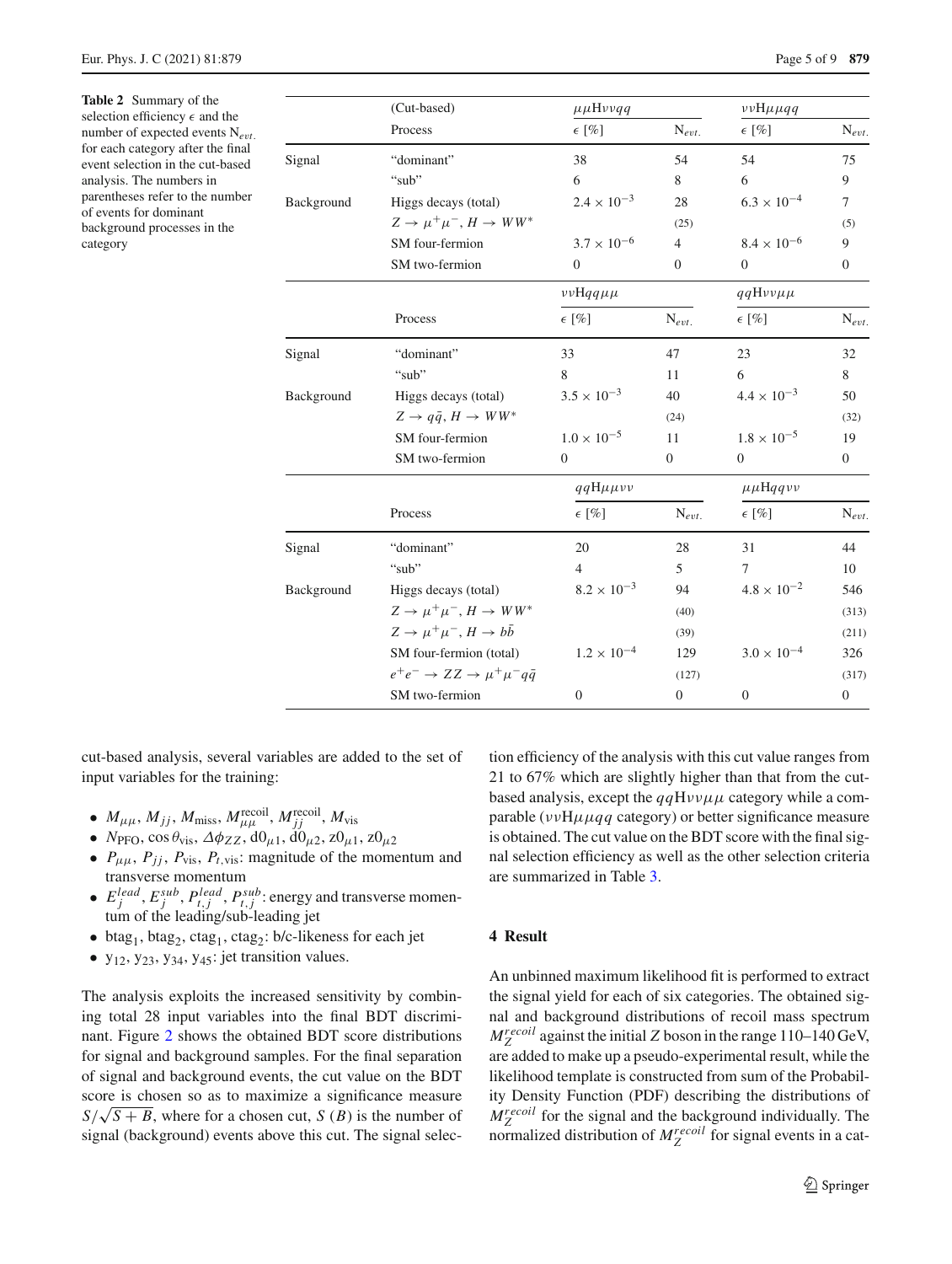

<span id="page-5-0"></span>**Fig. 2** BDT score distributions for two of most sensitive categories: **a**  $\mu\mu H\nu\nu qq^{mva}$  category and **b**  $\nu\nu H\nmu\mu qq^{mva}$  category. The signal distribution is shown with a red histogram while background contributions, ZH (green), four-fermion (cyan) and two-fermion (yellow), are drawn

<span id="page-5-1"></span>**Table 3** Overview of the requirements applied when selecting events (BDT-based). The last row shows the final selection efficiency for the signal where the dominant and sub-dominant signal processes are summed

|                                    |                                                                                                                              | where the dominant and sub-dominant signal processes are summed |                                 |                       |                                 |                             |
|------------------------------------|------------------------------------------------------------------------------------------------------------------------------|-----------------------------------------------------------------|---------------------------------|-----------------------|---------------------------------|-----------------------------|
| Pre-selections                     |                                                                                                                              |                                                                 |                                 |                       |                                 |                             |
| $N(jet) = 2$                       | $N(l) = 2$ , where leptons(1) should pass the isolation criteria<br>$N(\mu^+) = 1, N(\mu^-) = 1$ with $E(\mu^{\pm}) > 3$ GeV |                                                                 |                                 |                       |                                 |                             |
| Selection (BDT)                    | $\mu\mu H\nu\nu q\bar{q}$                                                                                                    | $\mu\mu$ Hqqvv                                                  | $\nu\nu H\mu\mu q\eta$          | $\nu\nu$ Hqq $\mu\mu$ | $qqH\nu\nu\mu\mu$               | $qqH\mu\mu\nu\nu$           |
| Mass order                         | $M_{\rm miss} > M_{ij}$                                                                                                      | $M_{\rm miss} < M_{ij}$                                         | $M_{\mu\mu} > M_{jj}$           | $M_{\mu\mu} < M_{jj}$ | $M_{\rm miss} > M_{\mu\mu}$     | $M_{\rm miss} < M_{\mu\mu}$ |
| $M_{\mu\mu}$ (GeV)                 |                                                                                                                              | [80, 100]                                                       |                                 |                       |                                 |                             |
| $M_{ij}$ (GeV)                     |                                                                                                                              | < 105                                                           |                                 |                       |                                 | [75, 105]                   |
| $M_{\rm miss}$ (GeV)               |                                                                                                                              | -                                                               |                                 | [75, 110]             |                                 |                             |
| $M_{\mu\mu}^{\text{recoil}}$ (GeV) | [110, 140]                                                                                                                   | [120, 140]                                                      |                                 |                       |                                 | >110                        |
| $M_{\text{vis}}$ (GeV)             |                                                                                                                              |                                                                 |                                 | [110, 140]            |                                 |                             |
| $M_{ii}^{\text{recoil}}$ (GeV)     |                                                                                                                              |                                                                 |                                 |                       |                                 | [110, 140]                  |
| $N_{\text{PFO}}$                   | [20, 90]                                                                                                                     | [30, 100]                                                       | [20, 60]                        | [30, 100]             | [40, 95]                        | [40, 95]                    |
| $\cos \theta_{\rm vis}$            | < 0.95                                                                                                                       |                                                                 |                                 |                       |                                 |                             |
| Region masking                     | not-vvHZZ and not-qqHZZ                                                                                                      |                                                                 | not- $\mu\mu HZZ$ and not-qqHZZ |                       | not-vvHZZ and not- $\mu\mu$ HZZ |                             |
| <b>BDT</b> score                   | > 0.06                                                                                                                       | $>-0.01$                                                        | $>-0.10$                        | $>-0.00$              | > 0.01                          | $>-0.03$                    |
| Signal Eff. $\epsilon$ (%)         | 52                                                                                                                           | 42                                                              | 67                              | 42                    | 21                              | 26                          |

egory is described by sum of a double sided Crystal Ball function and small Gaussian tails for the signal process with the initial *Z* boson decaying to di-muon and a Breit–Wigner function convolved with a Gaussian for the rest of signal processes. For the SM background components, a continuous PDF is constructed using the kernel density estimation technique [\[17\]](#page-8-16) for each component. The background events from the other Higgs decay channels are modeled by the same PDF as the signal in terms of decay objects from the initial *Z*

boson, except for the channels having small number of entries (< 20) where a PDF from the kernel density estimation is used to describe the shape.The background components mentioned above are combined according to their fraction and are normalized to the number of events left in the category. The template model used to the likelihood fit is then expressed as  $\mu \cdot N_{sig} \cdot f_{sig} + N_{bkg} \cdot f_{bkg}$ , where  $f_{sig}$  ( $f_{bkg}$ ),  $N_{sig}$  ( $N_{bkg}$ ) are the combined PDF and total number of events for signal (background) events,  $\mu$  is a free parameter determined by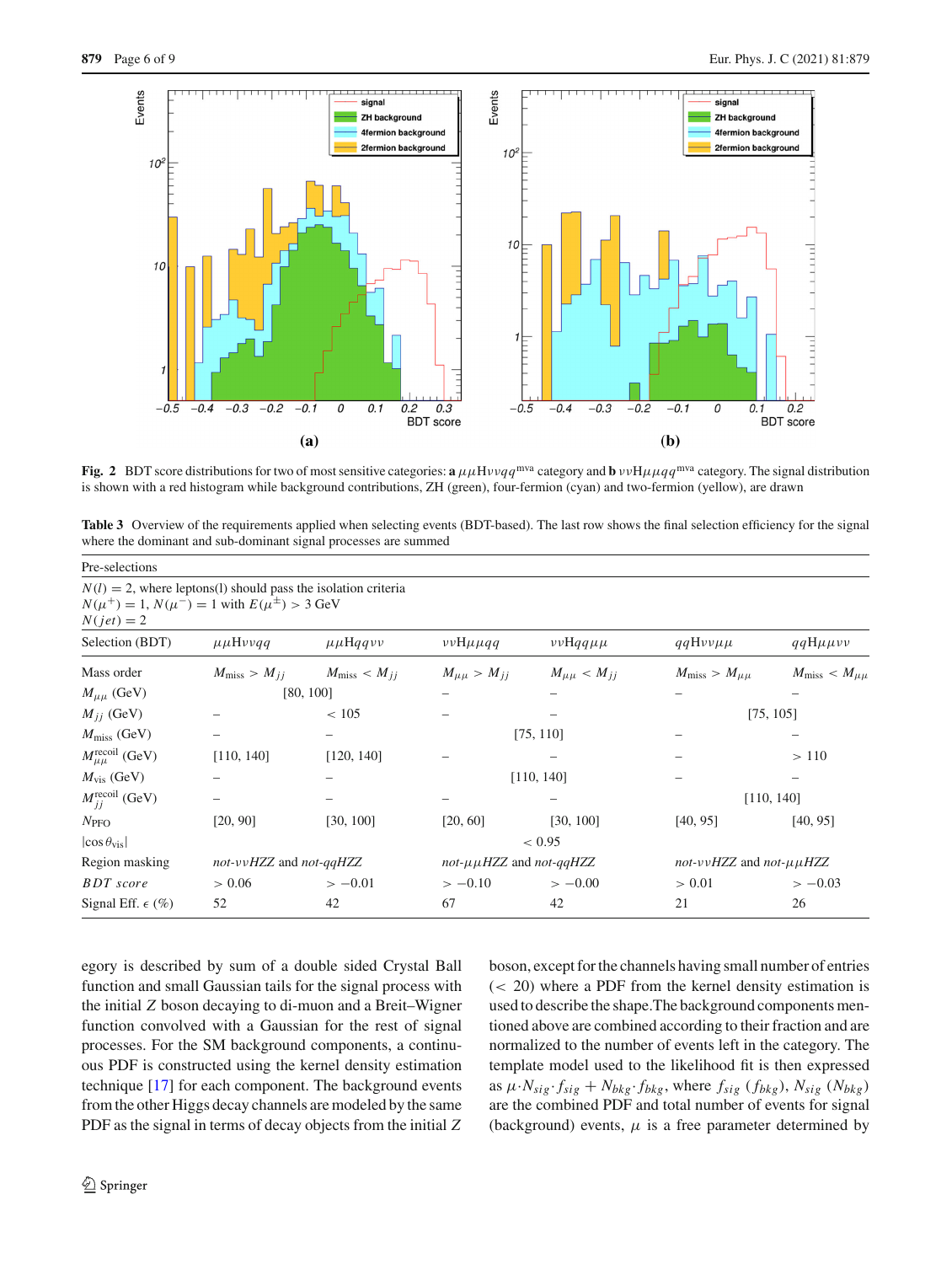<span id="page-6-0"></span>**Fig. 3** Recoil mass distributions in the **a**  $\mu\mu$ Hvvaa<sup>cut</sup> and **b** 



the fit. Note that nuisance parameters, such as uncertainty of the total luminosity, are fixed to the expected values, so that those systematic uncertainties are ignored at this stage. The recoil mass distribution together with the fitting results for two of the most sensitive categories from the cut-based analysis is shown in Fig. [3.](#page-6-0) The dominant background component observed in the Fig. [3a](#page-6-0) is the  $Z \to \mu^+\mu^-$ ,  $H \to WW^*$  process which shows the same position of the Higgs signal mass peak.

The number of expected signal events can be simply represented by  $N_{sig} = \mathcal{L} \cdot \epsilon \cdot \sigma_{ZH} \cdot BR(H \to ZZ^*) \cdot \prod_{X=\mu,\nu,q} BR(Z \to X\bar{X})$ , where  $\mathcal{L}$  is the total luminosity and  $\epsilon$  represents efficiencies including the detector acceptance and the analysis selection. The uncertainty of the fitting parameter  $\mu$  is then regarded as the statistical uncertainty of  $\sigma_{ZH}$ ·BR( $H \to ZZ^*$ ) by neglecting other systematic uncertainties. Table [4](#page-7-2) summarizes the derived relative precision on the product of the inclusive *Z H* cross section and the branching ratio  $\Delta(\sigma \cdot BR)/(\sigma \cdot BR)$  from the cut-based analysis and the BDT analysis. The bottom row shows the combined precision that is calculated from the standard error of the weighted mean,  $\sigma = 1/\sqrt{\sum_{i=1}^{n} \sigma_i^{-2}}$ , where  $\sigma_i$  is the precision for each category. The final result for the relative statistical uncertainty of the  $\sigma_{ZH} \times BR(H \rightarrow ZZ^*)$  is estimated to be 7.7% for the cut-based analysis and 6.9% for the BDT analysis.

The systematic uncertainty related to the analysis is discussed in the following. Several sources of systematic uncertainties on Higgs measurements at the CEPC (e.g. the uncertainty on  $\mathcal{L}$ ,  $\sigma_{ZH}$ , etc.) are described in Ref. [\[18](#page-8-17)]. Although the study in Ref. [\[18\]](#page-8-17) has been performed with a slightly different detector configuration and operation scenario, the order of magnitude of these estimated systematic uncertainties  $O(0.1)\%$  can be also assumed for the current HZZ analysis, and thus their contributions are ignored.

The uncertainty related to the number of background events due to a potential contamination of two-fermion processes is evaluated. Those processes have relatively large scaling factor, which is the ratio between an expected and analyzed number of events, owing to the limited statistics of generated MC samples. Although the process are completely rejected during the event selection for both analyses, a fraction of events may survive the final selection with increased statistics of MC samples, especially for the two categories μμHνν*qq* and ννHμμ*qq* where two-fermion background events remain until the later selection stage. Assuming one two-fermion process entry exists after the final event selection for the two categories with its scaling factor of 10 that is calculated from statistics of the data for  $e^+e^- \rightarrow \mu^+\mu^$ process, the precision of both categories is scaled down by the change of the measure  $S/\sqrt{S+B}$  when the number of background count is increased by 10. After combination with the other four categories, the final calculated precision on the signal yield is estimated as 8.0% for the cut-based analysis and 7.1% for the BDT analysis.

During the signal fitting procedure, the signal strength  $\mu$ for the HZZ signal yield is the only parameter to be determined while the other Higgs decay BRs are fixed to the expected values from the SM. In order to estimate the impact of uncertainties in the measurements of other Higgs decays on the final results, the simultaneous fit is performed with the other Higgs BRs being as floating as well. Each range over which the Higgs BR is allowed to change in the fit is restricted by the expected precision at the CEPC listed in Ref. [\[5](#page-8-4)] and the resulting precision of the HZZ signal yield is obtained as 8.6% for the cut-based analysis and 7.7% for the BDT analysis. Regarding the worsening of the precision from the statistical only uncertainty as a quadratic sum of the systematic effect, the HZZ signal yield precision after combining two systematic effects to the statistical uncertainty is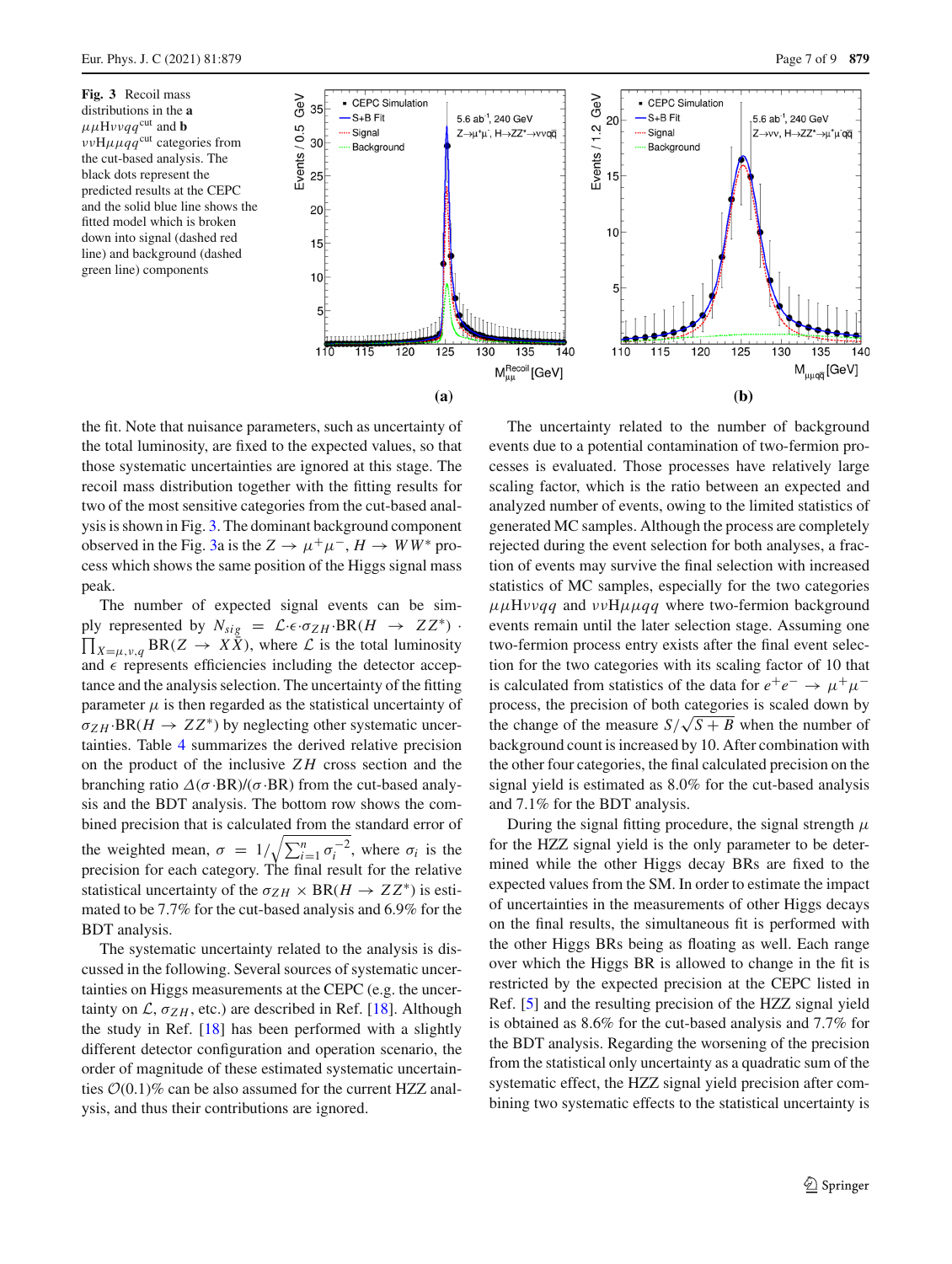<span id="page-7-2"></span>**Table 4** Statistical uncertainties on the product of the *ZH* cross section and the branching ratio. The bottom row shows the result of combined value of the six categories

| Category                                                                    | $\frac{\Delta(\sigma \cdot BR)}{(\sigma \cdot BR)}$ [%] |            |  |
|-----------------------------------------------------------------------------|---------------------------------------------------------|------------|--|
|                                                                             | Cut-based                                               | <b>BDT</b> |  |
| $\mu\mu\mathrm{H}\nu\nu q\,q^{\mathrm{cut}/\mathrm{m}\mathrm{v}\mathrm{a}}$ | 15                                                      | 13         |  |
| $\mu\mu{\rm H} q\bar q\nu v^{\rm cut/mva}$                                  | 46                                                      | 37         |  |
| $\nu\nu$ H $\mu\mu$ qq <sup>cut/mva</sup>                                   | 12                                                      | 12         |  |
| $\nu\nu$ Hqq $\mu\mu$ <sup>cut/mva</sup>                                    | 18                                                      | 15         |  |
| $qqH\nu\nu\mu\mu^{\text{cut}/\text{mva}}$                                   | 24                                                      | 24         |  |
| $qq{\rm H}\mu\mu\nu\nu^{\rm cut/mva}$                                       | 48                                                      | 32         |  |
| Combined                                                                    | 7.7                                                     | 6.9        |  |

calculated as 8.8% for the cut-based analysis and 7.9% for the BDT analysis.

The signal yield  $\sigma_{ZH}$ ·BR( $H \rightarrow ZZ^*$ ) combined with independently determined  $\sigma_{ZH}$  allows the Higgs width  $\Gamma_H$ to be extracted as described in Sect. [1.](#page-0-3) Hence the precision of the Higgs width can be evaluated from the  $H \to ZZ^*$  decay channel. Using the following relationship

$$
\sigma_{ZH} \cdot \text{BR}(H \to ZZ^*) \propto g_{HZZ}^2 \cdot \frac{\Gamma(H \to ZZ^*)}{\Gamma_H} \propto \frac{g_{HZZ}^4}{\Gamma_H}
$$

the relative uncertainty of the extracted Higgs width is obtained where the relative uncertainty on square of the coupling  $g_{HZZ}^2$  of 0.5% taken from Ref. [\[5\]](#page-8-4) is assumed. From the BDT analysis, it is 7.9% (6.9%) using the precision on the HZZ signal yield with (without) systematics. As men-tioned in Sect. [1,](#page-0-3) the measurement of the BR( $H \rightarrow b\bar{b}$ ),  $BR(H \rightarrow WW^*)$  and the WW fusion cross section via the  $e^+e^- \rightarrow \nu \bar{\nu} H \rightarrow \nu \bar{\nu} b \bar{b}$  channel will give another estimation on the precision of the Higgs width in the similar manner discussed above. It is shown that the precision using the WW fusion process is expected to reach 3.5% at the CEPC [\[5](#page-8-4)], therefore, the final combined precision of the Higgs width is dominated by the HWW vertex measurements. It should be also mentioned that the effective field theory (EFT) is also widely accepted as an alternative approach to explore the Higgs couplings, where additional terms for the interaction between Higgs and *Z* boson in the Lagrangian collapse the simple picture above [\[5,](#page-8-4)[19\]](#page-8-18).

# <span id="page-7-0"></span>**5 Discussion**

compared with the obtained distributions as shown in Fig. [3.](#page-6-0) A noticeable difference between the two results resides in the lower event selection efficiencies, and consequently the lower signal rates as well as more background events in our analysis. A possible difference may exist on more sophisticated treatment of background estimation in current analysis. Although improvement on the precision could be achieved by performing further elaborated studies to suppress backgrounds more effectively, the improvement is also expected by considering more final states of the  $H \to ZZ^*$  decay in the *ZH* process since only small fraction ( $\lt$  3%) of the entire decay events has been chosen as signals and analyzed.

Broadening analysis channel of the  $H \rightarrow ZZ^*$  decay will provide crucial qualitative improvements in studying other HZZ related topics as well. For example, the application of EFT frameworks on the HZZ decay vertex for the study of Higgs CP properties and anomalous couplings to gauge bosons in the presence of beyond the SM physics, has been discussed so far on the production channel (*ee* → *Z*<sup>∗</sup> → *Z H*) for future lepton colliders [\[20,](#page-8-19)[21\]](#page-8-20). Increasing the signal statics under sufficient background rejection will allow further study on the  $H \to ZZ^*$  vertex directly.

#### <span id="page-7-1"></span>**6 Summary**

The precision of the yield measurement  $\sigma_{ZH} \times BR(H \rightarrow$ *ZZ*<sup>∗</sup>) at the CEPC is evaluated using MC samples for the baseline concept running at  $\sqrt{s}$  = 240 GeV with an integrated luminosity of 5.6  $ab^{-1}$ . Among the various decay modes of the  $H \rightarrow ZZ^*$ , the signal process having two muons, two jets and missing momentum in final states has been chosen. After the event selection, relative precision is evaluated with the likelihood fitting method on signal and background. The final statistical uncertainty combined from all of six categories is 7.7% from the cut-based analysis and 6.9% from the BDT analysis. The relative precision of the Higgs boson width from the  $H \rightarrow ZZ^*$  measurement, is estimated to be 7.9% from the BDT analysis by combining the uncertainty on  $\sigma_{ZH} \times BR(H \to ZZ^*)$  including the systematic effects with the precision of the inclusive *ZH* cross section measurement.

**Acknowledgements** The authors would like to thank the CEPC computing team for providing the simulation tools and MC samples. We also thank Yaquan Fang, Manqi Ruan, Gang Li, and Yuhang Tan for helpful discussions.

**Data Availability Statement** This manuscript has no associated data or the data will not be deposited. [Authors' comment: The data associated with this paper are available from the corresponding author on reasonable request.]

**Open Access** This article is licensed under a Creative Commons Attribution 4.0 International License, which permits use, sharing, adaptation,